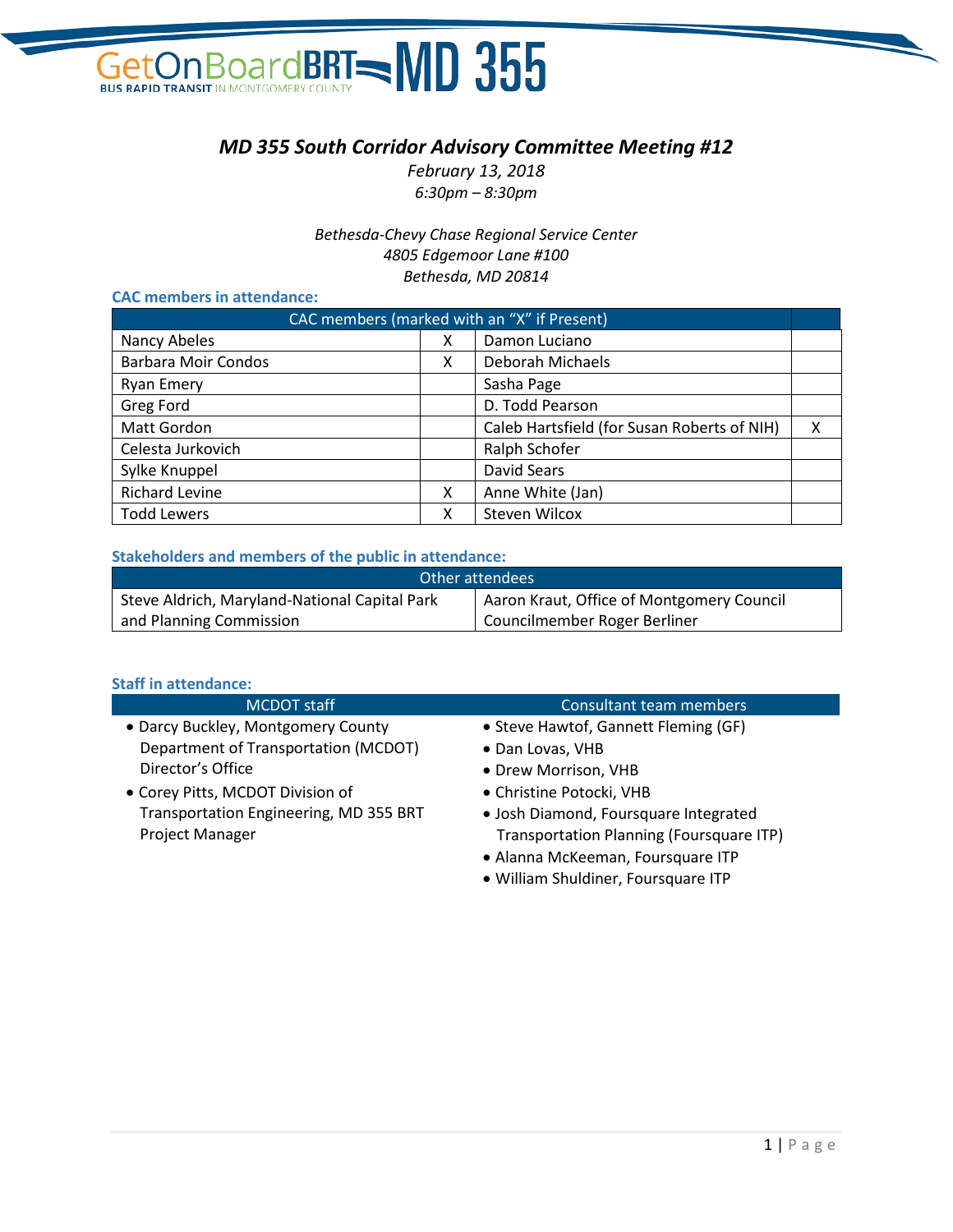## **BoardBRT=MD 355**

#### **Introductions, Project Update, Overview of Agenda**

Alanna McKeeman, facilitator, and the participants all introduced themselves. MCDOT staff announced that Corey Pitts, the MD 355 Project Manager would be the new point of contact for CAC members, as Darcy Buckley will be on leave for the next few months. Alanna gave the CAC members an update on the three recent open houses that occurred in January and early February, explaining that there were approximately 170 total attendees and roughly 70 comment cards submitted, which allowed the project staff to gather valuable feedback on the various aspects of the project. She concluded the introduction by informing the CAC members that the next round of open houses for the project would take place in the fall of 2018, but that MCDOT would continue other outreach efforts including stakeholder meetings, pop-up events, and community updates throughout the spring and summer.

*Question (Q): The Washington Metropolitan Council of Governments (MWCOG) has put the Montgomery Mall (Bethesda) Transit Way back on the transit map. Will that project soon have CACs? Will the MD 355 BRT project be affected by this?*

Answer (A): The county has decided that it is time to advance the Bethesda Transit Way project into planning so it has been placed into the latest version of the region's Financially Constrained Long-Range Transportation Plan (CLRP). This project will have CACs once it enters the planning phase and the MD 355 BRT project will not be affected.

#### *Q: How many people attended each open house?*

A: There were approximately 35 attendees at the first open house in Clarksburg, 55 attendees at the second open house in Gaithersburg, and 75 attendees at the third open house in Bethesda.

#### **Meeting Activity**

Alanna then introduced the activity for the meeting. During this activity, CAC members would visit three stations to learn more about service planning, engineering, and station locations, respectively. The CAC members were separated into two groups, which visited each station for 25 minutes. At each station, they discussed the relevant topic with project team staff.

#### **Meeting Activity Feedback**

#### **Service Planning Station**

CAC members emphasized that boarding, fare collection, and operator etiquette are all important components of bus operations. They also explained that traffic signals and cycle times can have a negative effect on bus service on MD 355, especially when traveling northbound in the evening. In general, CAC members agreed that the on-time performance of a bus is more important than additional bus features. There were also some questions about the level of bus service in the Bethesda area and questions regarding the changes that will be made to local bus. Other CAC members discussed the trade-off regarding the BRT station at Bethesda Metro Station, saying that the underground portion where local bus routes presently stop may be too hidden from MD 355 and discourage people from using the BRT service if the station is located there. Finally, CAC members identified questions that will be helpful for the project team to consider during the service planning process: How will local stops be integrated with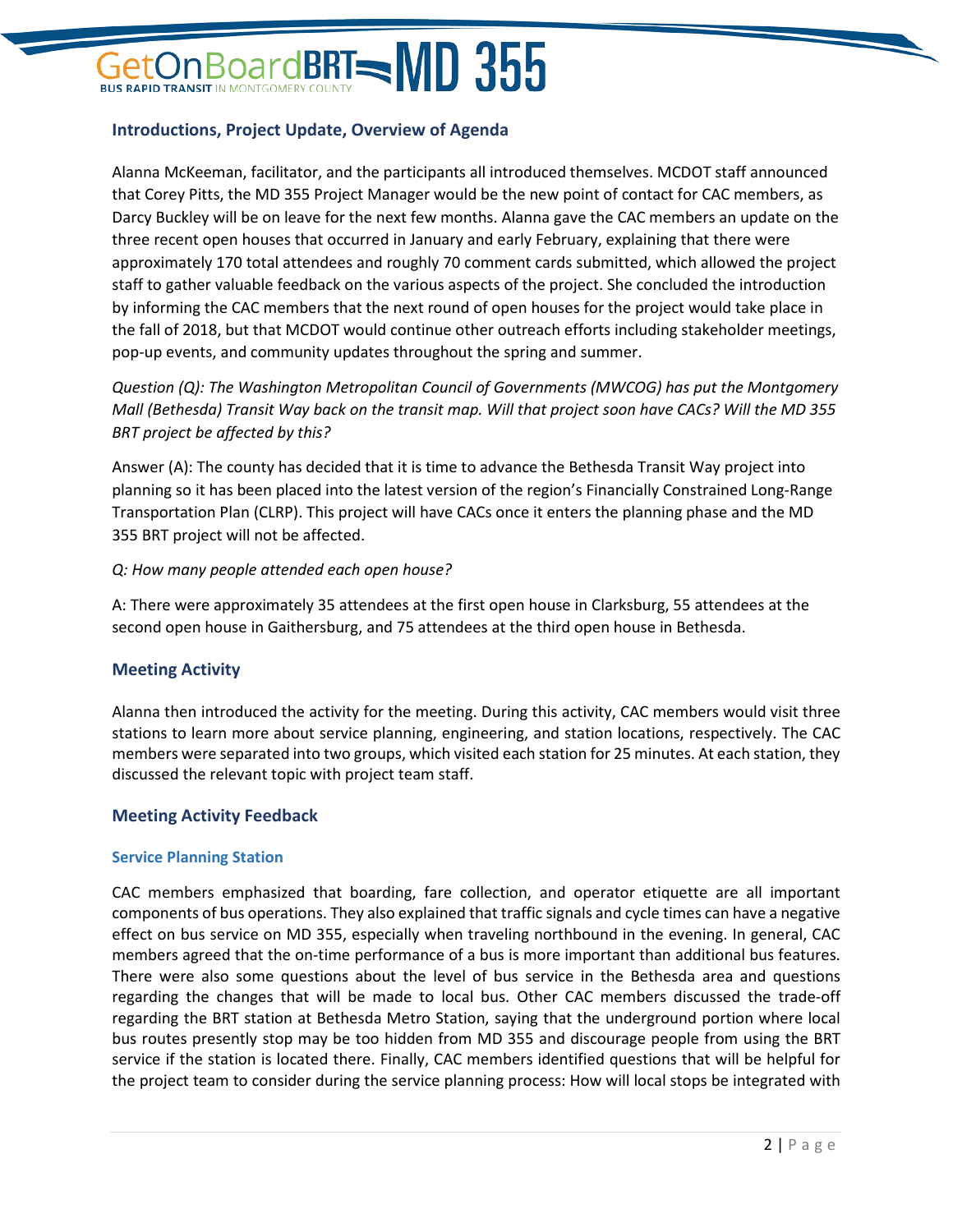## **BoardBRT=** $MD$  **355**

BRT stations? Will the service lose riders if people are required to transfer and cross busy streets? And Can BRT become as attractive as Metrorail to maximize riders?

#### **Engineering Station**

CAC members discussed lane widths, specifically how buses and trucks need wider lanes when they are using through lanes. Other comments addressed White Flint, saying that the median BRT-only lane may need to be in peak direction by Woodmont County Club. Other comments addressed pedestrian safety in the median. CAC members explained that better enforcement is needed to prevent people from jay walking, which can cause incidents. Another area of discussion was access management, especially how access to certain properties may change as redevelopment continues. Finally, other CAC members discussed how the BRT would affect the Rockville Plan, as well as how the project may be affected if Amazon relocates to White Flint.

#### *Q: Is it possible to have BRT express service at peak times?*

A: The goal of the MD 355 BRT project is to maintain standard headways and reliability, so this may be harder to achieve with express service at peak times.

#### *Q: If there is no one at a BRT station trying to board the bus, does the bus need to stop?*

A: No, the bus will only stop if passengers are trying to board or exit the vehicle.

#### **Station Locations Station**

During the presentation about station locations, CAC members discussed the connection between the Bethesda Metro BRT Station and the future Purple Line station. The project team should examine if a direct connection should be built, or if the BRT station should be located farther away to take advantage of existing infrastructure. Other CAC members asked if it is reasonable to ask riders to walk between the two stations? Others commented that Cedar Lane is not a strong place for a BRT station, and the location would likely be better served as an infill station since there is not much development on the north side of the National Institutes of Health (NIH) campus. There were also comments that addressed the station at Pooks Hill Road. There is potential for high ridership in this area because of new development, however pedestrian safety concerns will need to be considered.

#### *Q: Is there a preferred number of stops?*

A: No, MCDOT is more concerned about having the correct number of stops to serve the need along the corridor.

#### *Q: Is existing and future transit service considered in station location considerations?*

A: Yes, these will continue to be considered as the BRT project team analyzes and finalizes station locations.